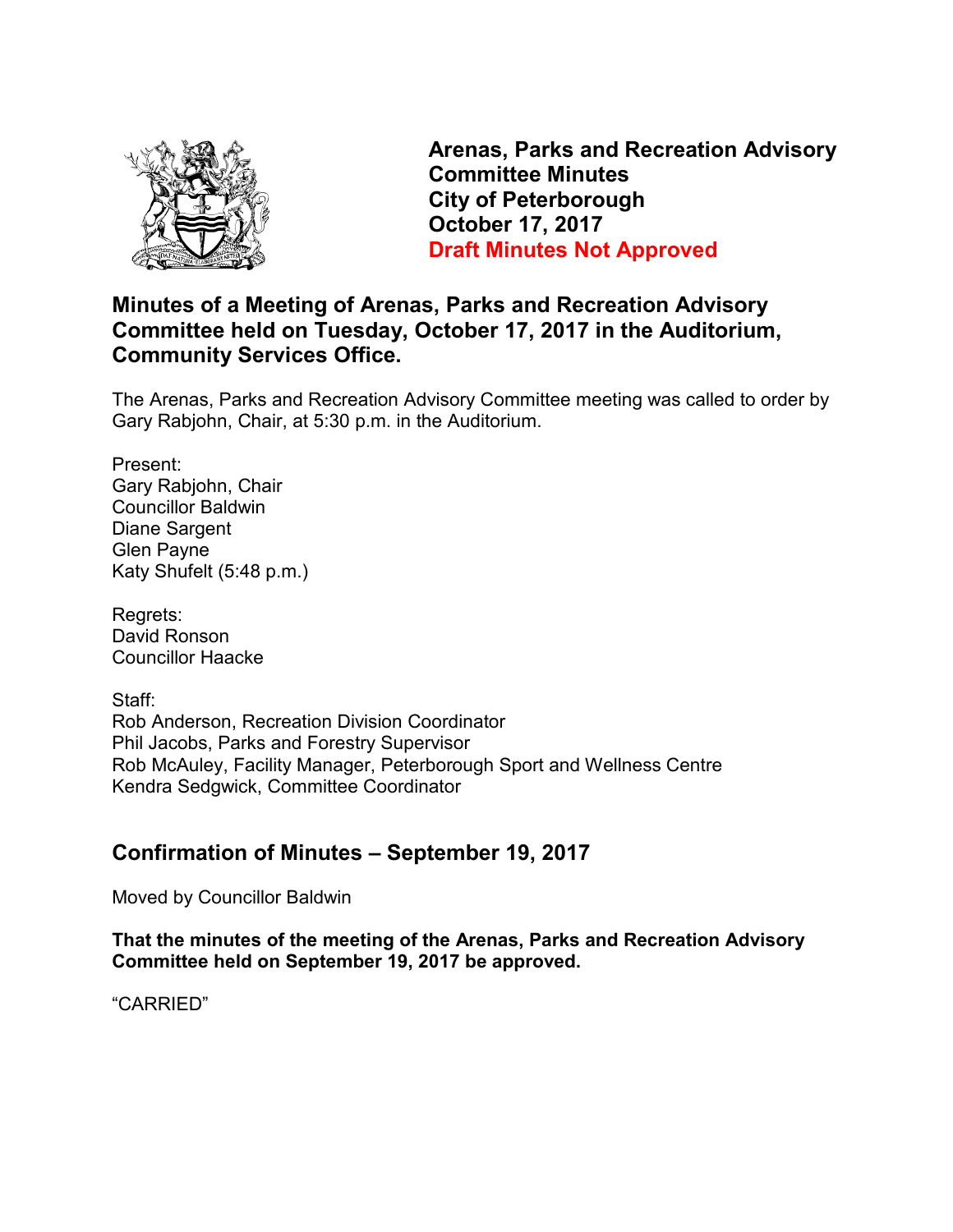# **Disclosure of Pecuniary Interest**

There were no disclosures of Interest.

# **Consent Agenda**

Moved by Diane Sargent

#### **That items 5 and 6 were passed as part of the Consent Agenda.**

"CARRIED"

# **Recreation Division Coordinator Report APRAC17-032 Canoe Club Update**

Moved by Diane Sargent

**That the Arenas Parks and Recreation Advisory Committee approve the recommendations outlined in Report APRAC17-032 dated October 17, 2017, of the Recreation Division Coordinator, as follows:** 

- **a) That report APRAC17-032 be received for information; and**
- **b) That Johnson Park be supported in principle as the site to accommodate the Peterborough Canoe and Kayak Club's instructional canoe and kayak programming.**

"CARRIED"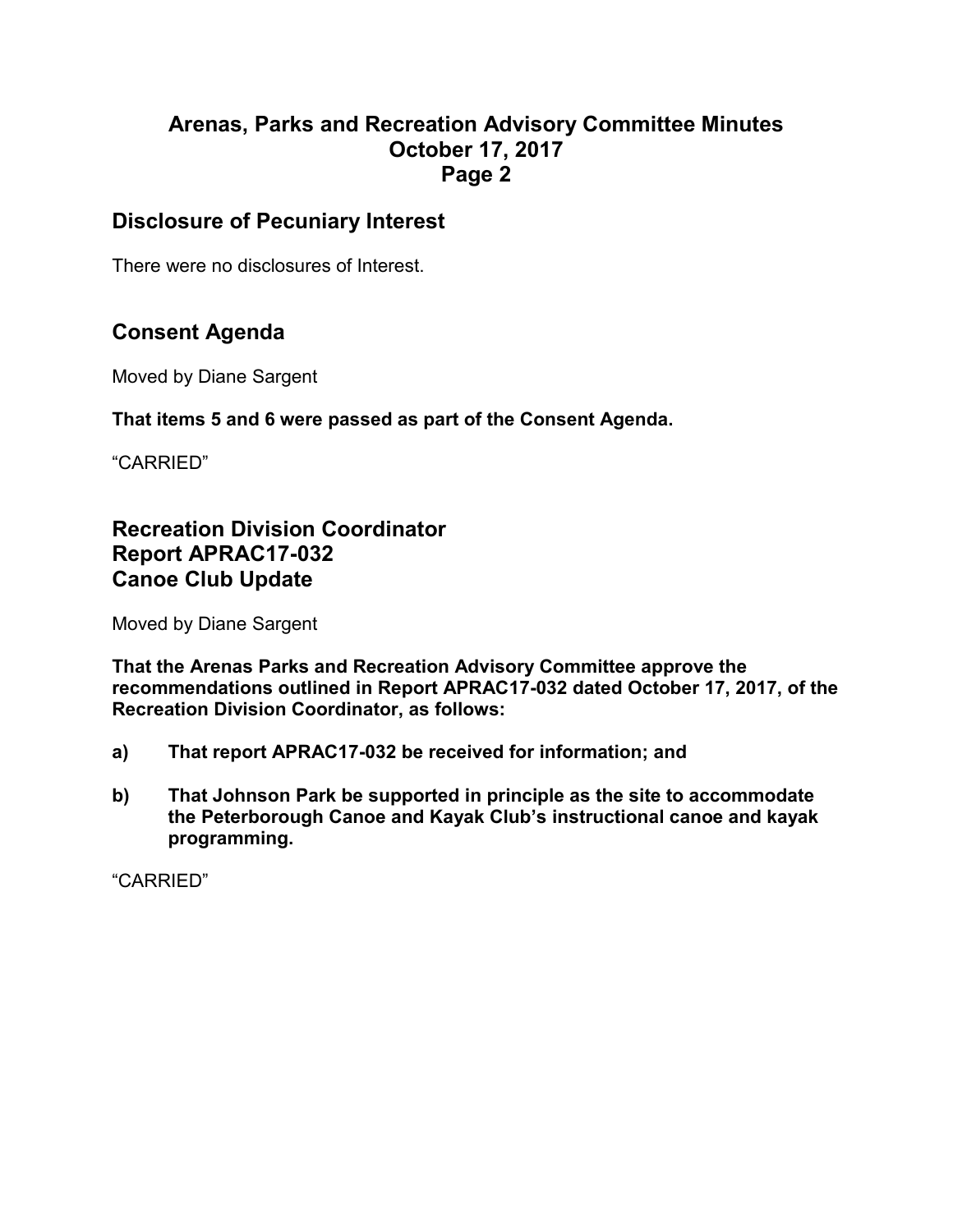### **Recreation Division Coordinator Report APRAC17-033 Older Adult Recreation Services**

Moved by Diane Sargent

**That the Arenas Parks and Recreation Advisory Committee approve the recommendation outlined in Report APRAC17-033 dated October 17, 2017, of the Recreation Division Coordinator, as follows:** 

**That report APRAC17-033 be received for information.** 

"CARRIED"

The Chair indicated that Item 7, Report APRAC17-034 would be dealt with next.

# **Recreation Division Coordinator Report APRAC17-034 Sport Tourism Activities**

Moved by Glen Payne

**That the Arenas Parks and Recreation Advisory Committee approve the recommendation outlined in Report APRAC17-034 dated October 17, 2017, of the Recreation Division Coordinator, as follows:** 

**That report APRAC17-034 be received for information.** 

"CARRIED"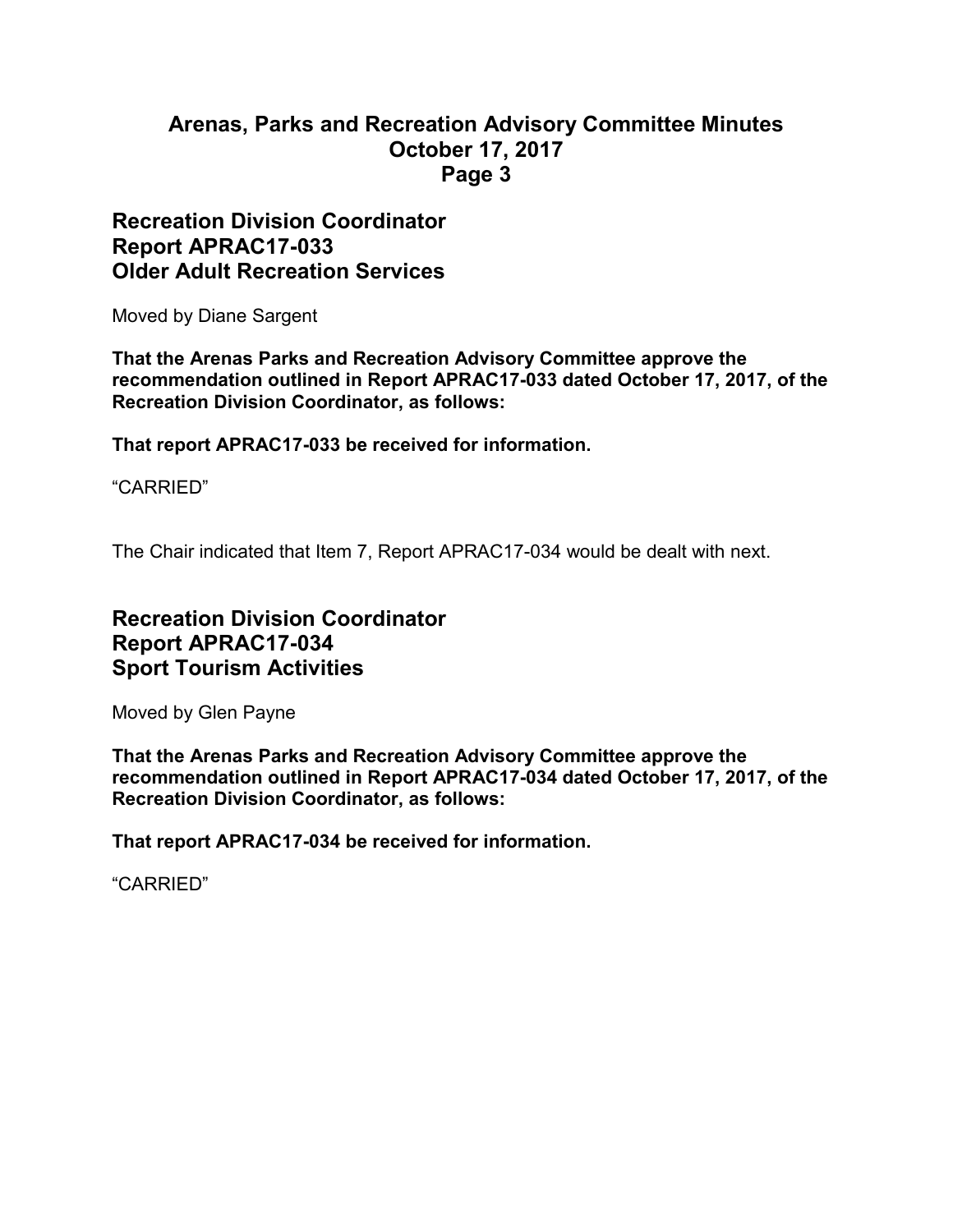### **Facility Manager, Peterborough Sport and Wellness Centre Report APRAC17-036 PerfectMind Recreation Software Presentation**

Moved by Glen Payne

**That the Arenas Parks and Recreation Advisory Committee approve the recommendation outlined in Report APRAC17-036 dated October 17, 2017, of the Facility Manager, Peterborough Sport and Wellness Centre, as follows:** 

**That the presentation by Michelle House, PerfectMind Project Support, be received for information.** 

"CARRIED"

# **Facility Manager, Peterborough Sport & Wellness Centre Report APRAC17-035 Peterborough Sport & Wellness Centre – Aquatic Update**

Moved by Diane Sargent

**That the Arenas Parks and Recreation Advisory Committee approve the recommendation outlined in Report APRAC17-035 dated October 17, 2017, of the Facility Manager, Peterborough Sport and Wellness Centre, as follows:** 

**That the verbal update by the Facility Manager of Peterborough Sport and Wellness Centre be received for information.** 

"CARRIED"

### **Other Business**

Councillor Baldwin thanked Phil Jacobs for looking after the Osprey nest at the Beavermead Park in such a timely manner.

Councillor Baldwin left the meeting at 5:59 p.m.